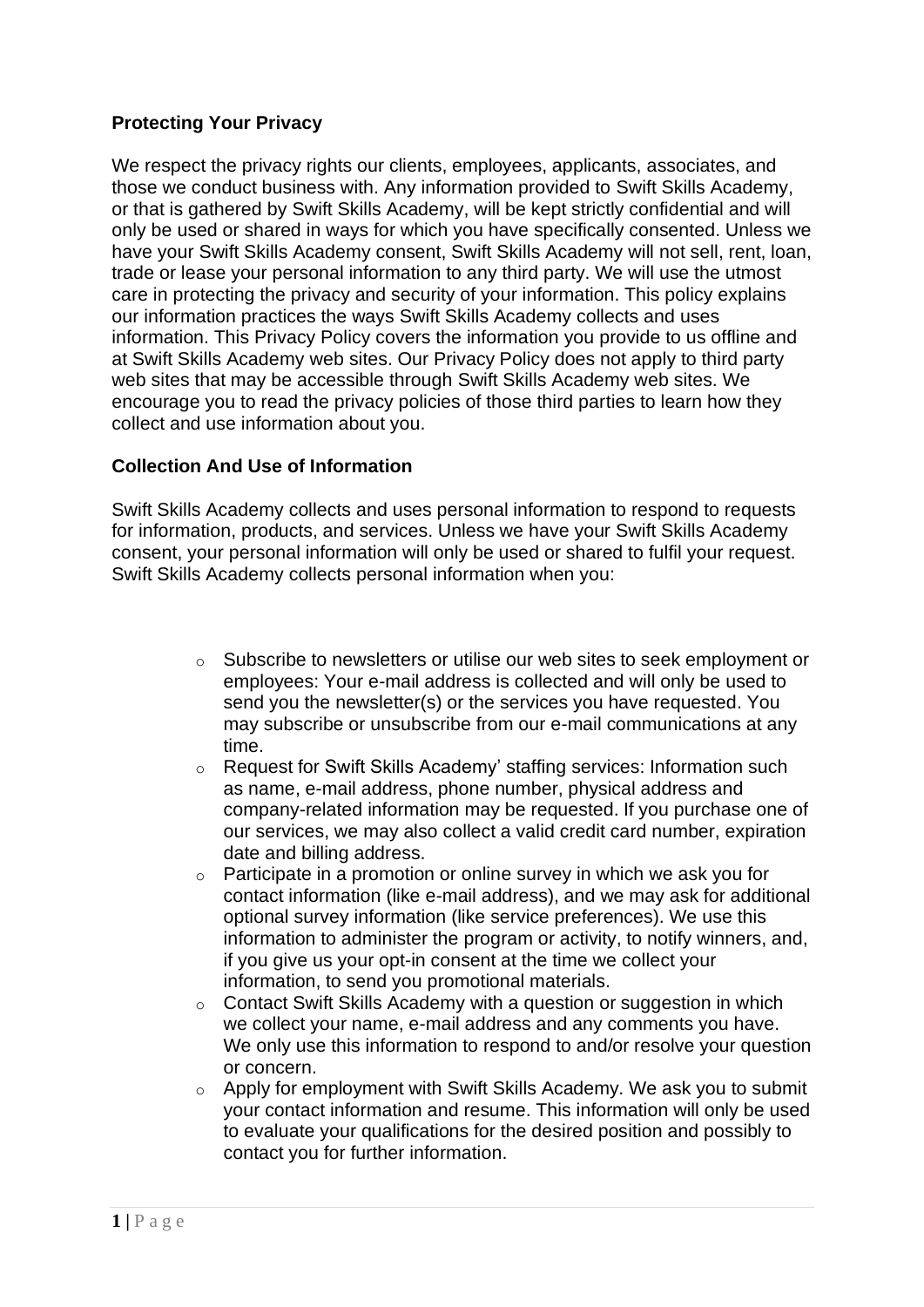- o Resume Viewing: If you choose to place a resume with us, your information will be available to all our franchise offices and our two professional placement affiliates (RWJ and Swift Skills Academy Professional). Your information will not be made available to outside companies or entities except for job opportunities art our clients.
- o When accessing Swift Skills Academy Web sites, we may give you the option of submitting other general information, such as company name, title and how you heard about Swift Skills Academy. Optional information is requested to help us better understand our clients, customers, and Web visitors. If you have requested that we send you additional information regarding Swift Skills Academy service and events, we may also use the optional information to fulfil this request.
- o Technical information: When you visit our Web site, Swift Skills Academy may collect technical information that does not by itself identify a specific individual. This information (sometimes referred to as "non- personally identifiable information") may include the address (or "URL") of the Web site that you came from before visiting our site, which pages you visit on our site, which browser you used to view our site and any search terms you have entered on our site. This technical data is aggregated and used to measure and improve the effectiveness of the Swift Skills Academy Web site. We do not attempt to combine this technical data with the personal information we collect on our site.

# **Cookies, Web Beacons, and Third-Party Advertisers**

Cookies may be used to keep track of what you have selected as you click through our site. When filling out an online form, session cookies may be used to capture an applicant's progress as they complete portions of the forms up to and including the point of submission. We may use cookies to allow you to access areas of our Web site that are limited to registered users. We do not, however, use cookies to track the navigational habits of identified visitors. Furthermore, we do not allow other companies (third parties) to set cookies via Swift Skills Academy Web sites. Most browsers automatically accept cookies, but you can usually refuse cookies, or selectively accept cookies, by adjusting the preferences in your browser. If you turn cookies off, there may be some features of our site that will not be available to you and some Web pages may not display properly. You can find information about how you can adjust your cookie setting at the following Web sites: Microsoft Internet Explorer: https://www.microsoft.com/info/cookies.htm and Netscape Navigator: https://www.netscape.com/legal\_notices/cookies.html. Swift Skills Academy web sites do not use electronic images known as Web beacons, or clear GIFs to monitor the activity of our Web site. Swift Skills Academy does not use third party advertising companies to provide advertisements or allow third party advertisers to track your browsing activities on Swift Skills Academy web sites.

# **Sharing Information**

Unless we have your Swift Skills Academy consent, Swift Skills Academy will not sell, rent, loan, trade, or lease personal information such as membership data or email lists to any third party. We treat all information you provide as confidential. Occasionally, we may contract with other companies to provide limited services on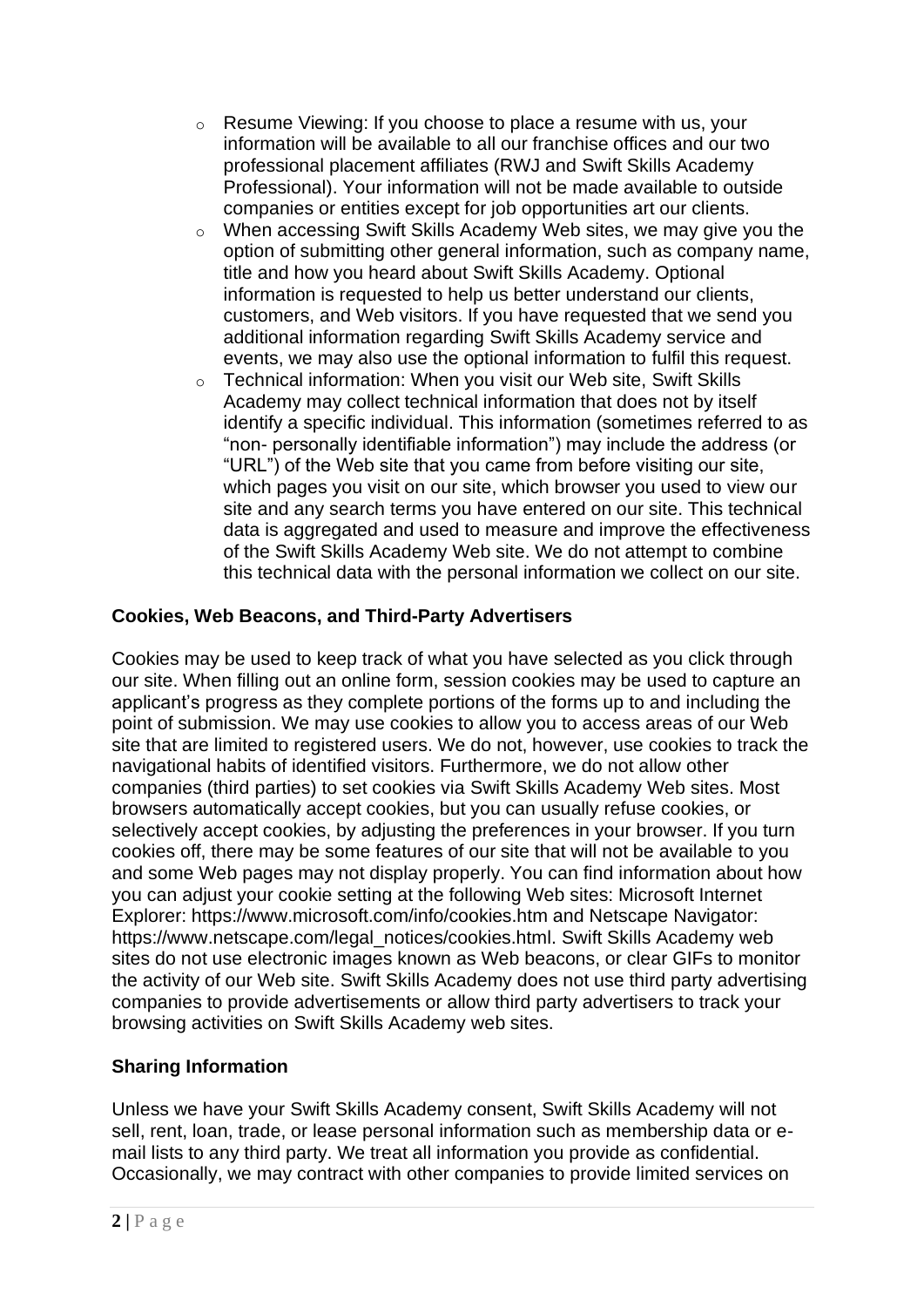our behalf such as packaging, mailing, and delivering orders and processing event registration. From time to time, we may be required to provide personal information in response to a valid court order, subpoena, government investigation, or as otherwise required by law. Unless prevented by law, we will notify you prior to the release of such information. We also reserve the right to report to law enforcement agencies any activities that we, in good faith, believe to be unlawful. We may release certain personal information when we believe that such release is reasonably necessary to protect the rights, property, and safety of others and ourselves.

## **How Information Is Used**

You remain in control of your information. Swift Skills Academy will not use or share the personal information we collect in ways unrelated to the purpose for which you provided the information without first obtaining your consent (opt-in). At the time you provide your information, you can choose whether you want to receive further communications about special offers, product information or other marketing messages. If we collect your information and you are not presented with a choice, that indicates the information you submit will only be used to fulfil your request. If you do opt-in to marketing communications from Swift Skills Academy, you can opt-out at any time. All e-mail communications from us, such as newsletters, tell you how to stop receiving them.

## **Security Of Personal Information**

Swift Skills Academy uses a variety of safeguards to protect your information from loss, misuse, alteration, or destruction. For example, we use internet and network security technology to prevent unauthorised parties from viewing any personal information transmitted to or from Swift Skills Academy. We only provide access to your personal information to Swift Skills Academy employees and other authorised parties on a "need to know" basis. We have also registered with Verisign and have obtained digital certificates for our web sites and sub-domains, allowing your browser to confirm our server's identity. Please be careful whenever sending personal information to Swift Skills Academy via e-mail. E-mail commonly may not be a completely secure means of transferring information.

### **How Long Information Is Stored**

Swift Skills Academy believes it is important, for privacy and security reasons, to delete information when it is no longer needed. Data retention periods differ depending on the type of information collected and its intended purpose. For example, we will store your e- mail address if you've subscribed to one of our newsletters until you opt-out (tell us you no longer wish to receive communications from us). The Basic Conditions of Employment Act requires employers to retain employee information for 3 years. The Tax Administration Act and to satisfy SARS requires financial information to be kept for a period of 5 years. If you order services from us, account and billing information will be archived according to legal requirements. If you send us a question or concern, we will maintain your information for a reasonable period and then delete it.